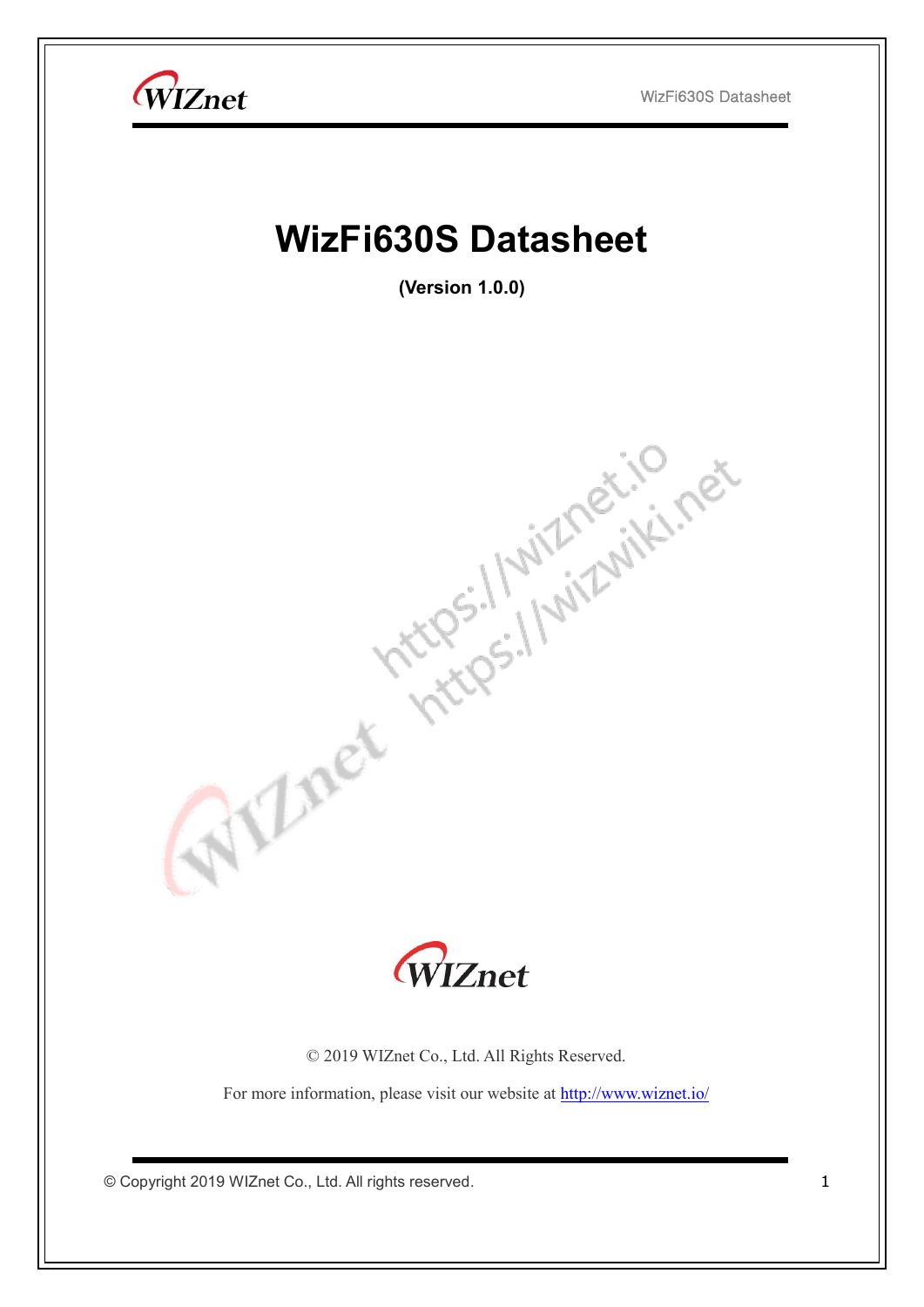

WIZnet

# **Document Revision History**

| <b>Date</b> | <b>Revision</b> | <b>Changes</b>         |
|-------------|-----------------|------------------------|
| 2019-09-09  | $1.0\,$         | Release                |
|             |                 |                        |
|             |                 |                        |
|             |                 |                        |
|             | Lne             | Interes: I witheriting |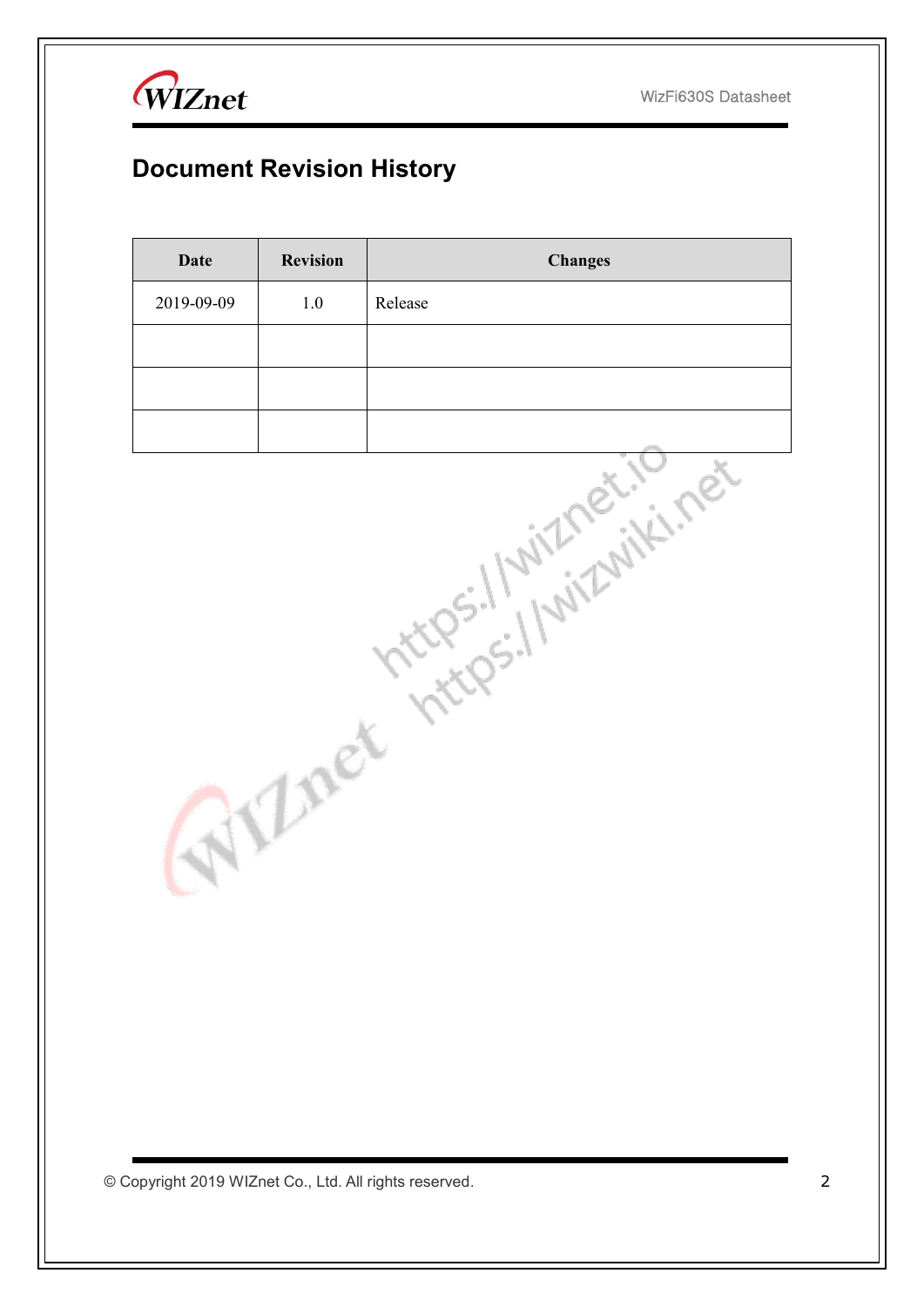



# **Contents**

| 1.1 |                              |
|-----|------------------------------|
|     |                              |
| 2.1 |                              |
| 2.2 | . 7                          |
| 2.3 | 8<br>Software Specifications |
|     |                              |
| 3.1 | Contents                     |
|     | 4. Technical Information     |
| 4.1 | <b>Block Diagram </b>        |
| 4.2 |                              |
| 4.3 |                              |
| 4.4 |                              |
|     |                              |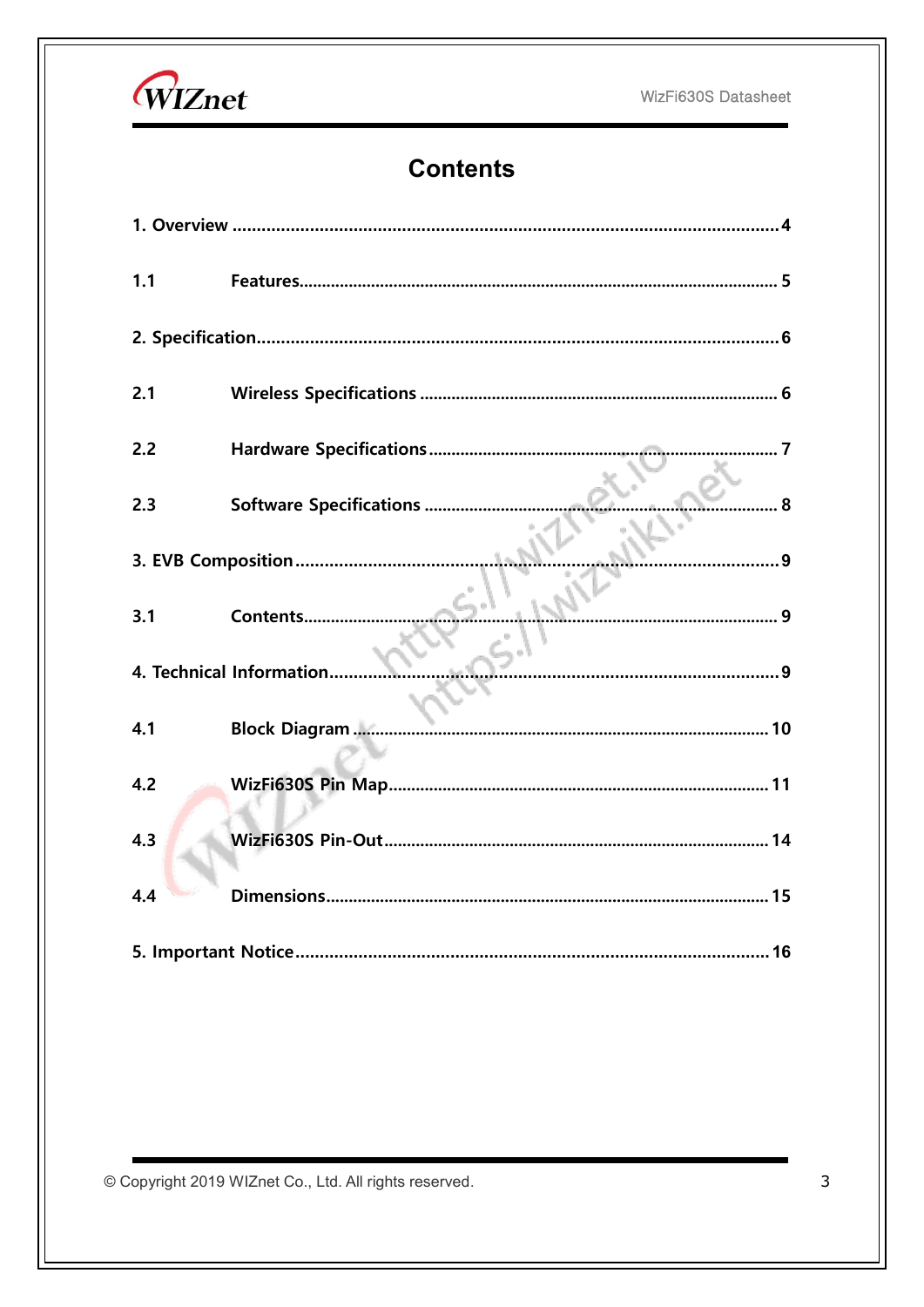WIZnet

#### <span id="page-3-0"></span>**1. Overview**

WizFi630S is a gateway module that integrates 1T1R 802.11 Wi-Fi, a 580MHz CPU, Ethernet PHY, USB2.0 host, SD-XC, I2S, I2C and more GPIOs.

WizFi630S enables a device with serial interface to connect to LAN or WLAN for remote control, measuring, and administration. WizFi630S can also work as an IP router because of its internal embedded switch.

WizFi630S supports interfaces like Serial (UART), LAN, and Wi-Fi(WLAN). Functions such as Serial(UART)-To-Wi-Fi, Serial-To-Ethernet and Ethernet-To-Wi-Fi are supported by scripts and/or commands in **OpenWRT**. Users can connect to WizFi630S's internal web server or use the serial commands for simple Wi-Fi settings - not only for serial devices but also 8/16/32 bit micro controllers can use UART for simple Wi-Fi settings.

WizFi630S can significantly reduce the procedures for wireless module design, testing, and certification; WizFi630S can be an ideal solution for users who lack wireless network experience. WizFi630S follows the  $802.11b/g/n$  standard and supports up to 150Mbps speed in wireless interface.

WizFi630S can be tested with an evaluation board and all documents are available online.

Allnet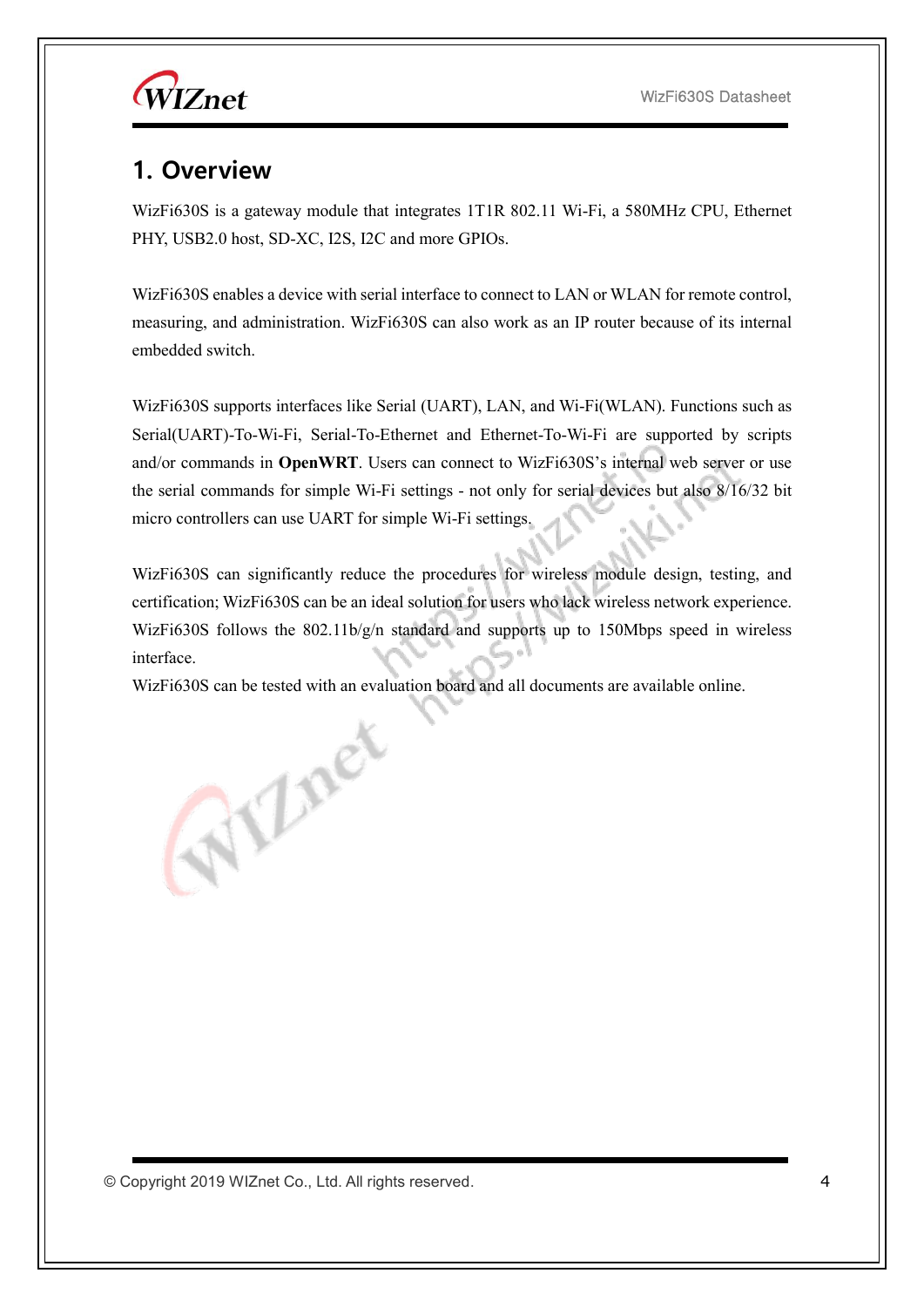WIZnet

#### <span id="page-4-0"></span>**Features**

- ◆ WizFi630A Pin compatible
- ◆ 580MHz Clock
- ◆ 16-bit DDR2 128Mbytes SRAM, 32Mbytes SPI Flash
- $\blacklozenge$  Complies with IEEE802.11b/g/n.
- ◆ Gateway/AP(Bridge)/AP-Client/Client(Station)/Ad-hoc Mode , WDS/Repeater supports
- ◆ 1T1R RF Interface (2.4G only)
- ◆ Physical link rate up to 150Mpbs
- ◆ Built-in 3 Ethernet Ports
- ◆ 2 Serial Ports supports
- ◆ Working as Wi-Fi Router
- ◆ WEP 64/128bit, WPA/WPA2-PSK TKIP, AES
- ◆ Router and Firewall function supports
- $\blacklozenge$  Operating temperature range: -25° C ~ 80° C
- ◆ CE, FCC, KC, RoHS certification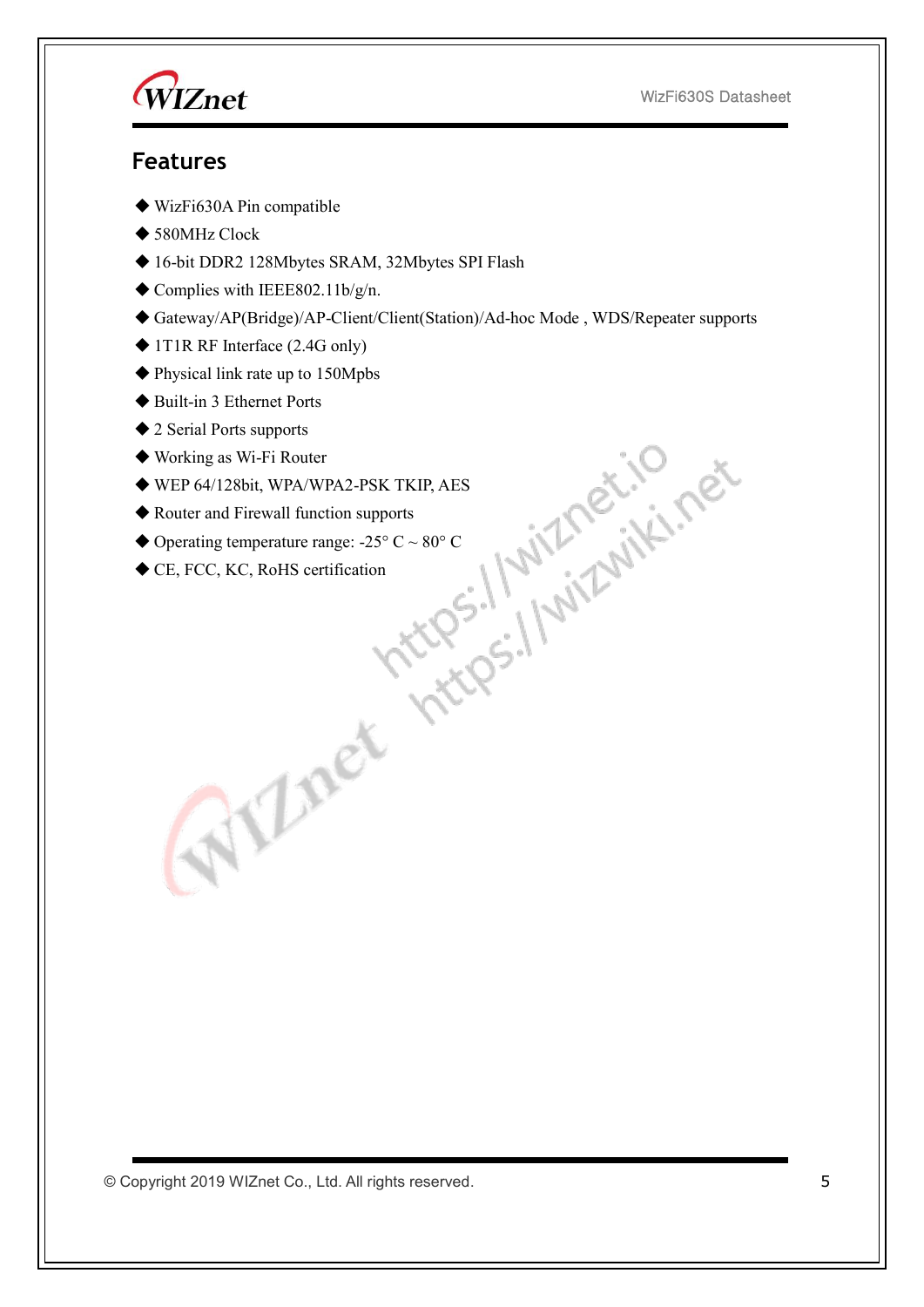

# <span id="page-5-0"></span>**2. Specification**

# <span id="page-5-1"></span>**2.1 Wireless Specifications**

| <b>Type</b>                                                                                                                                           | <b>Description</b>                                                                                                                                                       |  |  |  |
|-------------------------------------------------------------------------------------------------------------------------------------------------------|--------------------------------------------------------------------------------------------------------------------------------------------------------------------------|--|--|--|
| <b>Wireless Standard</b>                                                                                                                              | IEEE802.11b/g/n                                                                                                                                                          |  |  |  |
| <b>Frequency Range</b>                                                                                                                                | 802.11b: $2412 - 2462$ MHz<br>802.11g: 2412~2462 MHz<br>802.11n HT20: 2412~2462 MHz<br>802.11n HT40: 2422~2452 MHz                                                       |  |  |  |
| <b>Operating Channels</b>                                                                                                                             | 802.11b: 13 Channels<br>802.11g: 13 Channels<br>802.11n HT20: 13 Channels<br>802.11n HT40: 9 Channels                                                                    |  |  |  |
| 802.11b: 11dBm@1Mbps<br>802.11g: 10dBm@6Mbps<br><b>Output Power</b><br>802.11n HT20: 9.5dBm@MCS0<br>$(Tolerance(+/-1dBm))$<br>802.11n HT40: 7dBm@MCS0 |                                                                                                                                                                          |  |  |  |
| <b>Receive Sensitivity</b>                                                                                                                            | 802.11b: -48dBm@4% PER                                                                                                                                                   |  |  |  |
| <b>Data Rates</b>                                                                                                                                     | 802.11b: 1,2,5.5,11Mbps<br>802.11g: 6,9,12,18,24,36,48,54Mbps<br>802.11n: 29.5,86.5,115,130,144,150Mbps                                                                  |  |  |  |
| <b>Modulation Type</b>                                                                                                                                | 802.11b: DSS(CCK, QPSK, BPSK)<br>802.11g: OFDM(64QAM, 16QAM, QPSK, BPSK)<br>802.11n HT20: OFDM(64QAM, 16QAM, QPSK, BPSK)<br>802.11n HT40: OFDM(64QAM, 16QAM, QPSK, BPSK) |  |  |  |
| <b>Antenna</b>                                                                                                                                        | $u.FL$ (EVB : 1T1R 2dBi)                                                                                                                                                 |  |  |  |
| <b>Encryption</b>                                                                                                                                     | 64/128Bit WEP, WPA, WPA2, TKIP, AES, WAPI                                                                                                                                |  |  |  |
|                                                                                                                                                       | Table 1 WizFi630S Wi-Fi Specification                                                                                                                                    |  |  |  |

Table 1 WizFi630S Wi-Fi Specification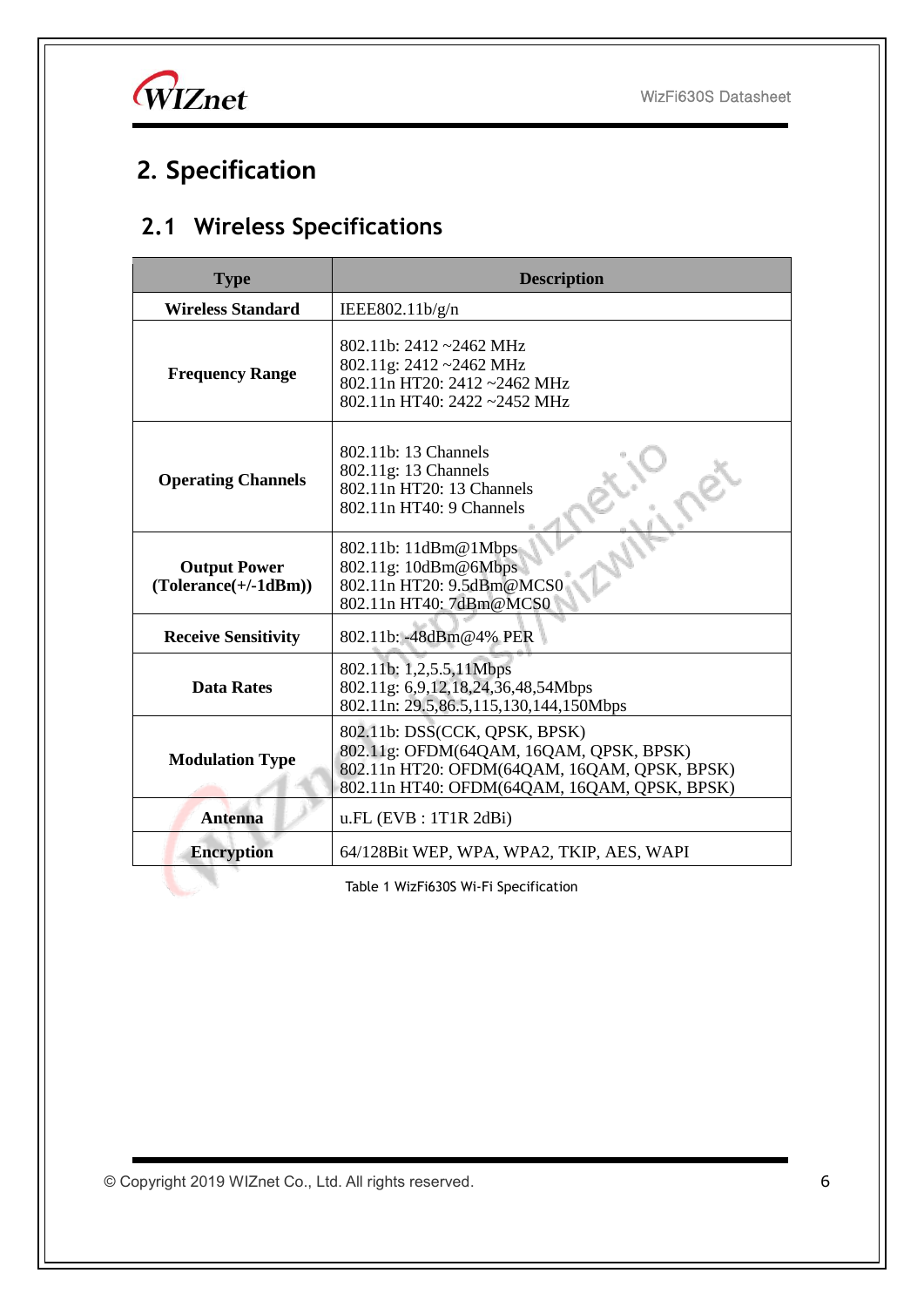WIZnet

# <span id="page-6-0"></span>**2.2 Hardware Specifications**

| <b>Type</b>              | <b>Description</b>                                                                                                        |  |  |  |  |
|--------------------------|---------------------------------------------------------------------------------------------------------------------------|--|--|--|--|
| <b>Interface</b>         | <b>Serial port</b> : 2 EA (optional 3EA)<br>LAN port: $3 EA$<br><b>USB 2.0 Host: 1 EA</b><br>I2S:1EA<br>IC:1EA<br>PWM:4EA |  |  |  |  |
| <b>Temperature</b>       | U.FL(wireless)<br>Operating: $-25^{\circ}\text{C} \rightarrow +80^{\circ}\text{C}$                                        |  |  |  |  |
| <b>Humidity</b>          | <b>TBD</b>                                                                                                                |  |  |  |  |
|                          | Baud Rate: 115200(default)                                                                                                |  |  |  |  |
|                          | Stop bits: $1, 2$                                                                                                         |  |  |  |  |
| <b>Serial</b>            | Parity: None, Odd, Even                                                                                                   |  |  |  |  |
|                          | Flow Control: Not supported                                                                                               |  |  |  |  |
| <b>Input Power</b>       | $DC$ 3.3V / 1A                                                                                                            |  |  |  |  |
| <b>Power Consumption</b> | <b>TBD</b>                                                                                                                |  |  |  |  |
| <b>Dimension</b>         | 33mm X 43mm X 3mm                                                                                                         |  |  |  |  |
| Weight                   |                                                                                                                           |  |  |  |  |

Table 2 WiZFi630S Hardware Specification

© Copyright 2019 WIZnet Co., Ltd. All rights reserved. 7

Alner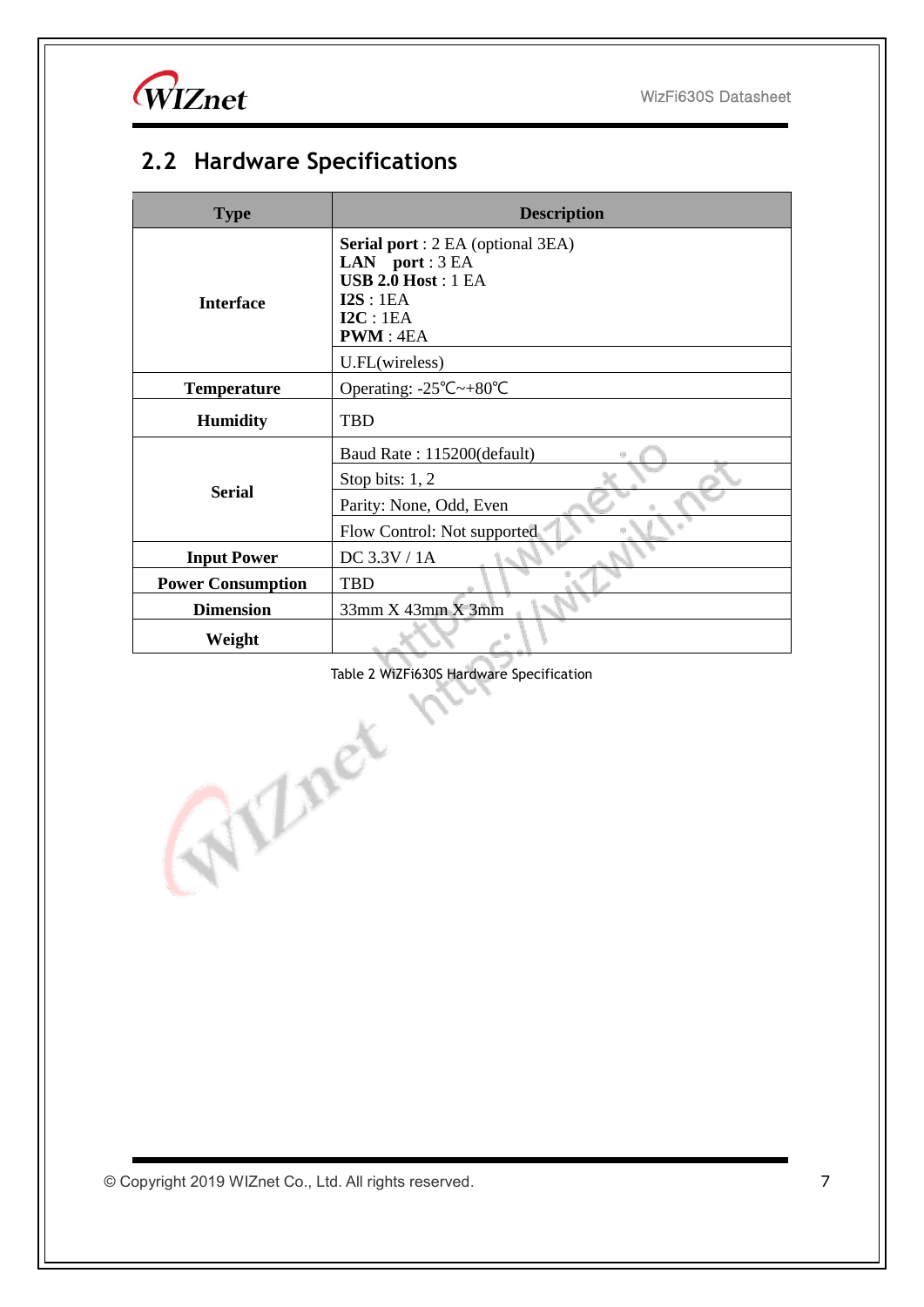WIZnet

# <span id="page-7-0"></span>**2.3 Software Specifications**

All functions in the below table are supported by OpenWRT software.

| <b>Type</b>           | <b>Description</b>                                                                       |  |  |
|-----------------------|------------------------------------------------------------------------------------------|--|--|
| <b>Operation Mode</b> | Access Point(Bridge), Client(Station), AP-Client                                         |  |  |
|                       | Radio Enable/Disable                                                                     |  |  |
|                       | SSID Hidden                                                                              |  |  |
|                       | Multi SSID                                                                               |  |  |
| <b>Wireless</b>       | Rate Control                                                                             |  |  |
|                       | <b>TX Power Control</b>                                                                  |  |  |
|                       | <b>Beacon Interval</b>                                                                   |  |  |
|                       | <b>DTIM Period</b>                                                                       |  |  |
|                       | Fragment Length                                                                          |  |  |
| <b>Protocol</b>       | TCP, UDP, ARP, ICMP, DHCP, PPPoE, HTTP                                                   |  |  |
| <b>Security</b>       | WEP 64/128bit                                                                            |  |  |
|                       | WPA/WPA2-PSK<br>- with Radius Server or Pre-Shared Key<br>- Unicast Encryption: AES/TKIP |  |  |
|                       | <b>MAC Address Filtering / Limiting</b>                                                  |  |  |
|                       | Port Forwading(UDP and/or TCP)                                                           |  |  |
|                       | <b>DHCP Client / Server</b>                                                              |  |  |
| <b>Network</b>        | WDS(Wireless Distribution System) Support                                                |  |  |
|                       | <b>NAT</b>                                                                               |  |  |
|                       | <b>VLAN</b>                                                                              |  |  |
|                       | Administrator ID / PWD                                                                   |  |  |
|                       | Station & AP Association Information                                                     |  |  |
| <b>Management</b>     | SSH(Secure Shell) Support                                                                |  |  |
|                       | Web based Configuration / Serial Command Configuration                                   |  |  |
|                       | Upgrade through WEB UI                                                                   |  |  |

Table 3 WizFi630S SW Specification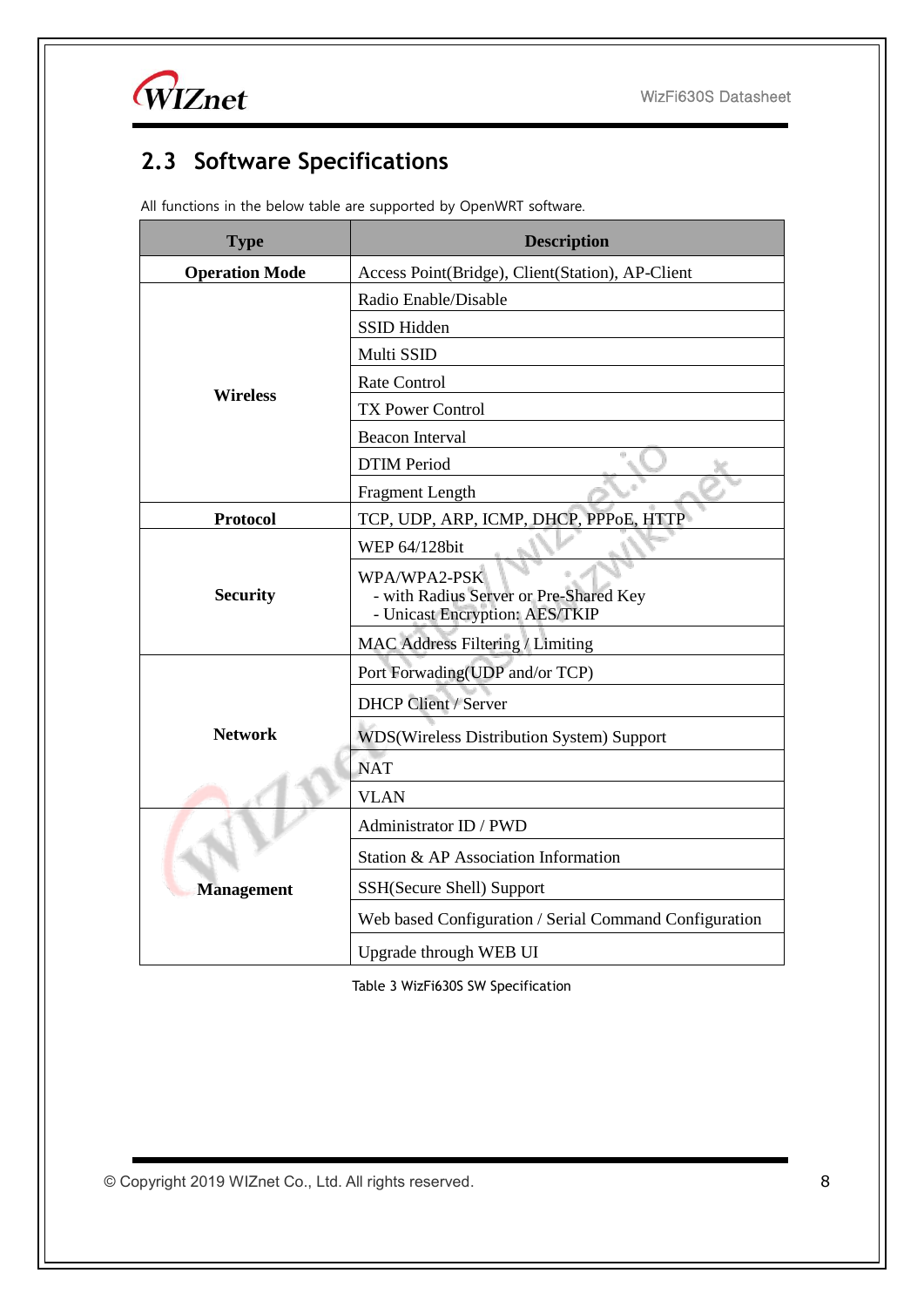

# <span id="page-8-0"></span>**3. Evaluation Board**

#### <span id="page-8-1"></span>**3.1 Contents**



<span id="page-8-2"></span>User have to prepare below parts their own to use WizFi630S and WizFi630S-EVB.

| Power source &<br>serial command line | <b>Wireless</b> | <b>Ethernet</b> |
|---------------------------------------|-----------------|-----------------|
|                                       |                 |                 |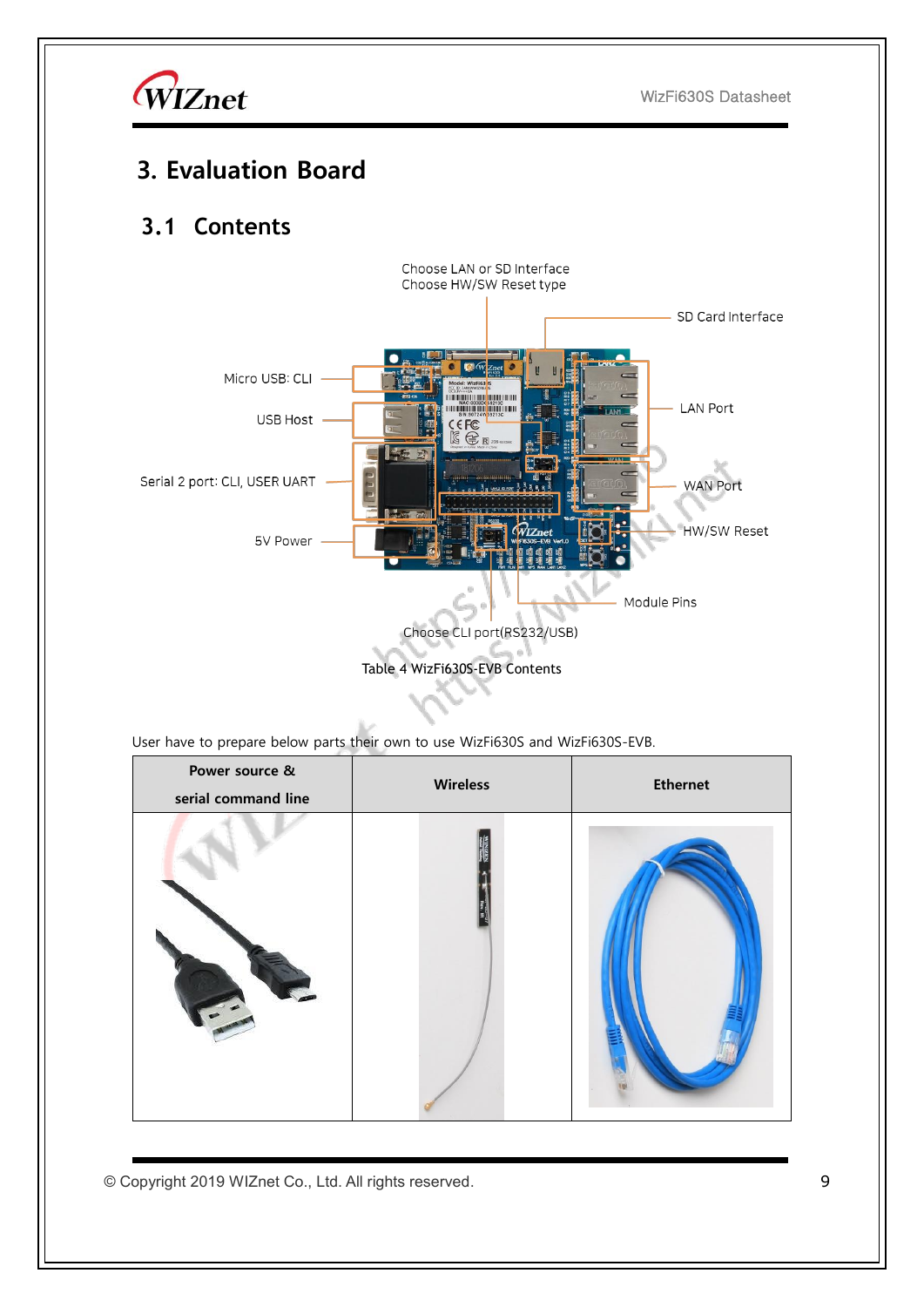

## **4. Hardware Information**

### <span id="page-9-0"></span>**4.1 Block Diagram**

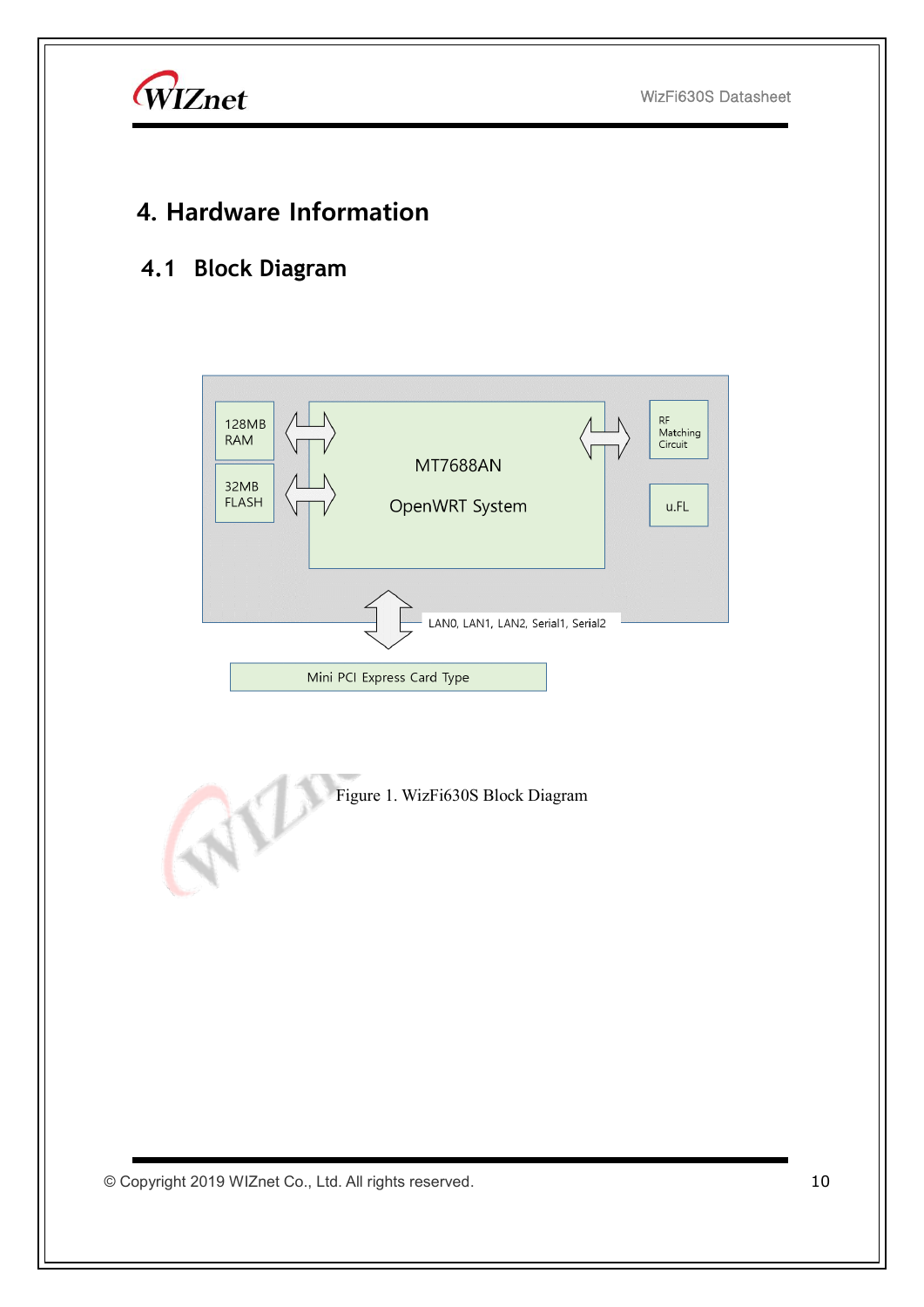WIZnet

# <span id="page-10-0"></span>**4.2 WizFi630S Pin Map**

| <b>No</b>               | <b>Type</b>    | <b>Name</b>       | <b>Shared</b>  | <b>Description</b>              |
|-------------------------|----------------|-------------------|----------------|---------------------------------|
| 1                       |                | <b>GND</b>        |                |                                 |
| $\mathbf{2}$            |                | 3.3V              |                |                                 |
| 3                       |                | <b>GND</b>        |                |                                 |
| $\overline{\mathbf{4}}$ |                | 3.3V              |                |                                 |
| 5                       | $I/O$ , IPD    | REF_CLKO          | <b>GPIO#37</b> | Will be provided as UART1 CTS-N |
| 6                       | $I/O$ , IPD    | WDT_RST_N         | <b>GPIO#38</b> | Will be provided as UART1 RTS-N |
| $\overline{7}$          | $I/O$ , IPD    | RXIP2             | <b>GPIO#18</b> | Reserved                        |
| 8                       | $I/O$ , IPD    | RXIM <sub>2</sub> | GPIO#19        | Reserved                        |
| 9                       | $I/O$ , IPD    | RxD1              | <b>GPIO#46</b> | <b>UART1 RXD</b>                |
| 10                      | $I/O$ , IPD    | TxD1              | <b>GPIO#45</b> | <b>UART1 TXD</b>                |
| 11                      | $I/O$ , IPD    | TXOP2             | <b>GPIO#20</b> | Reserved                        |
| 12                      | $I/O$ , IPD    | TXOM2             | <b>GPIO#21</b> | Reserved                        |
| 13                      | $\overline{O}$ | <b>WLAN_LED</b>   | <b>GPIO#44</b> | Wireless Init On                |
| 14                      |                | <b>NC</b>         |                |                                 |
| 15                      |                | NC(VBUS)          |                | USB OTG VBUS pin in WizFi630    |
| 16                      |                | <b>NC</b>         |                |                                 |
| 17                      | 1/0            | USB_PADP          |                | USB OTG data pin Data+          |
| 18                      | $I/O$ , IPD    | UART_RX           | GPIO#13        | <b>UARTO RxD</b>                |
| 19                      | 1/0            | USB_PADM          |                | USB OTG data pin Data-          |
| 20                      | $I/O$ , IPD    | UART_TX           | GPIO#12        | <b>UARTO TxD</b>                |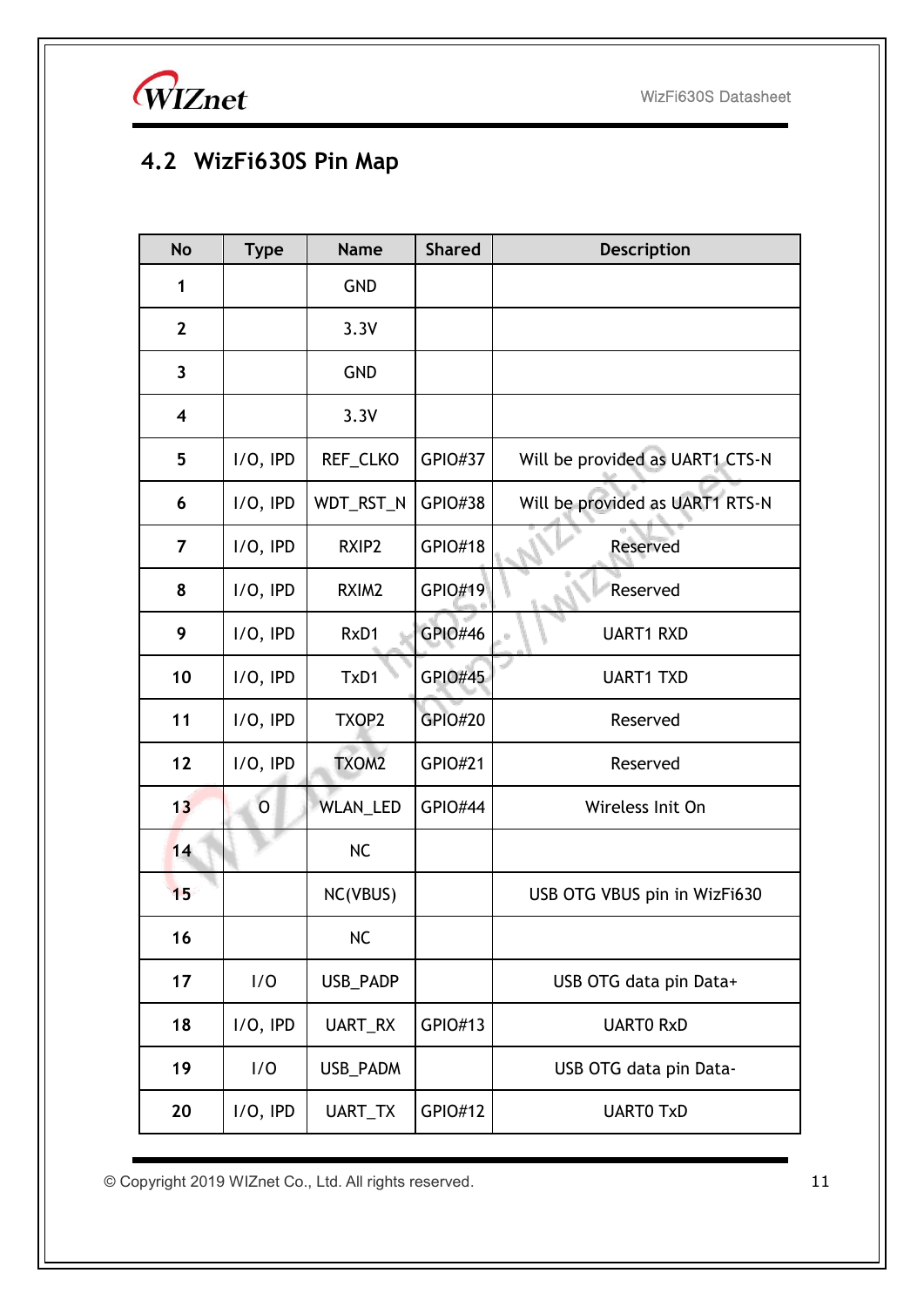| <i><b>WIZnet</b></i> |
|----------------------|
|                      |

| 21 | O           | TXOP0             |                | 10/100 PHY Port #0 TXP             |
|----|-------------|-------------------|----------------|------------------------------------|
| 22 | I           | RXIM <sub>0</sub> |                | 10/100 PHY Port #0 RXN             |
| 23 | O           | TXOM0             |                | 10/100 PHY Port #0 TXN             |
| 24 | I           | RXIP <sub>0</sub> |                | 10/100 PHY Port #0 RXP             |
| 25 | L           | RXIM <sub>3</sub> | <b>GPIO#25</b> | 10/100 PHY Port #3 RXN             |
| 26 | O           | TXOP3             | <b>GPIO#22</b> | 10/100 PHY Port #3 TXP             |
| 27 | I           | RXIP3             | <b>GPIO#24</b> | 10/100 PHY Port #3 RXP             |
| 28 | 0           | TXOM3             | <b>GPIO#23</b> | 10/100 PHY Port #3 TXN             |
| 29 | L           | RXIP4             | <b>GPIO#26</b> | 10/100 PHY Port #4 RXP             |
| 30 | O           | TXOM4             | <b>GPIO#27</b> | 10/100 PHY Port #4 TXN             |
| 31 | I           | RXIM4             | <b>GPIO#28</b> | 10/100 PHY Port #4 RXN             |
| 32 | O           | TXOP4             | <b>GPIO#29</b> | 10/100 PHY Port #4 TXP             |
| 33 | O           | LINKO_LED         | <b>GPIO#43</b> | LAN port 0 Link LED                |
| 34 | O           | LINK4_LED         | GPIO#39        | LAN port 4 Link LED                |
| 35 | O           | LINK3 LED         | GPIO#40        | LAN port 3 Link LED                |
| 36 | $I/O$ , IPD | LINK <sub>2</sub> | GPIO#41        | <b>WPS Button Push</b>             |
| 37 | I, IPU      | CPURST_N          |                |                                    |
| 38 | $I/O$ , IPD | GPIO_0            | GPIO#11        | <b>Reset Button Push</b>           |
| 39 | $I/O$ , IPD | I2S_CLK           | GPIO#3         | <b>General Purpose Output LED</b>  |
| 40 | $I/O$ , IPD | I2S_WS            | GPIO#2         | General Purpose Input Switch SW1-1 |
| 41 | $I/O$ , IPD | I2S_SDI           | GPIO#0         | <b>General Purpose Output LED</b>  |
| 42 | $I/O$ , IPD | LINK1             | <b>GPIO#42</b> | WPS LED(GPIO20)                    |
| 43 |             | <b>I2S_DO</b>     | GPIO#1         | <b>GPIO</b>                        |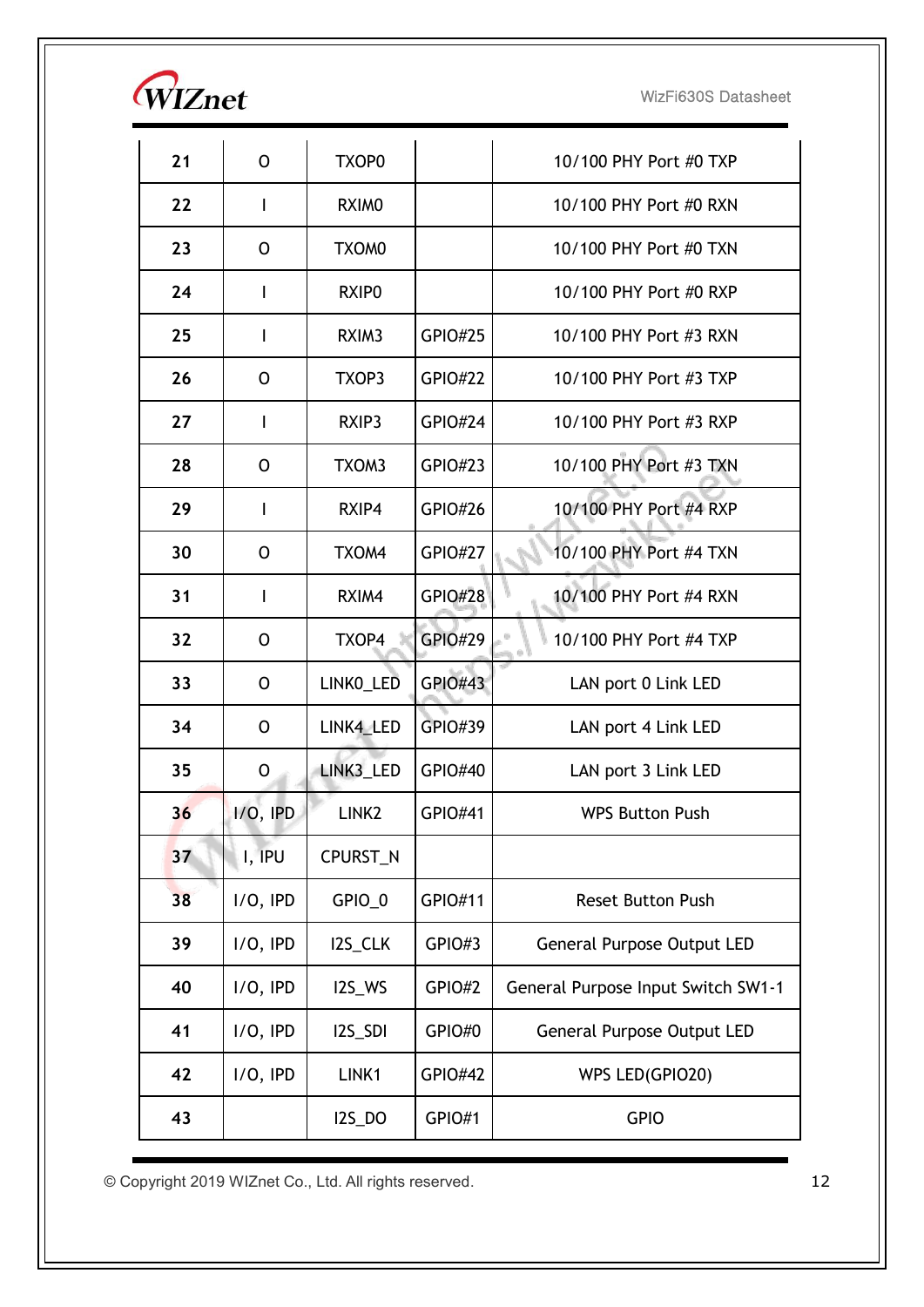

| 44 |             | NC         |        |                                    |
|----|-------------|------------|--------|------------------------------------|
| 45 |             | NC         |        |                                    |
| 46 |             | NC         |        |                                    |
| 47 | $I/O$ , IPD | I2C_SCLK   | GPIO#4 | General Purpose Input Switch SW1-2 |
| 48 | $I/O$ , IPD | I2C_SD     | GPIO#5 | <b>RUN LED</b>                     |
| 49 |             | <b>GND</b> |        |                                    |
| 50 |             | 3.3V       |        |                                    |
| 51 |             | <b>GND</b> |        |                                    |
| 52 |             | 3.3V       |        |                                    |





Figure 2 pin map on mini PCI connector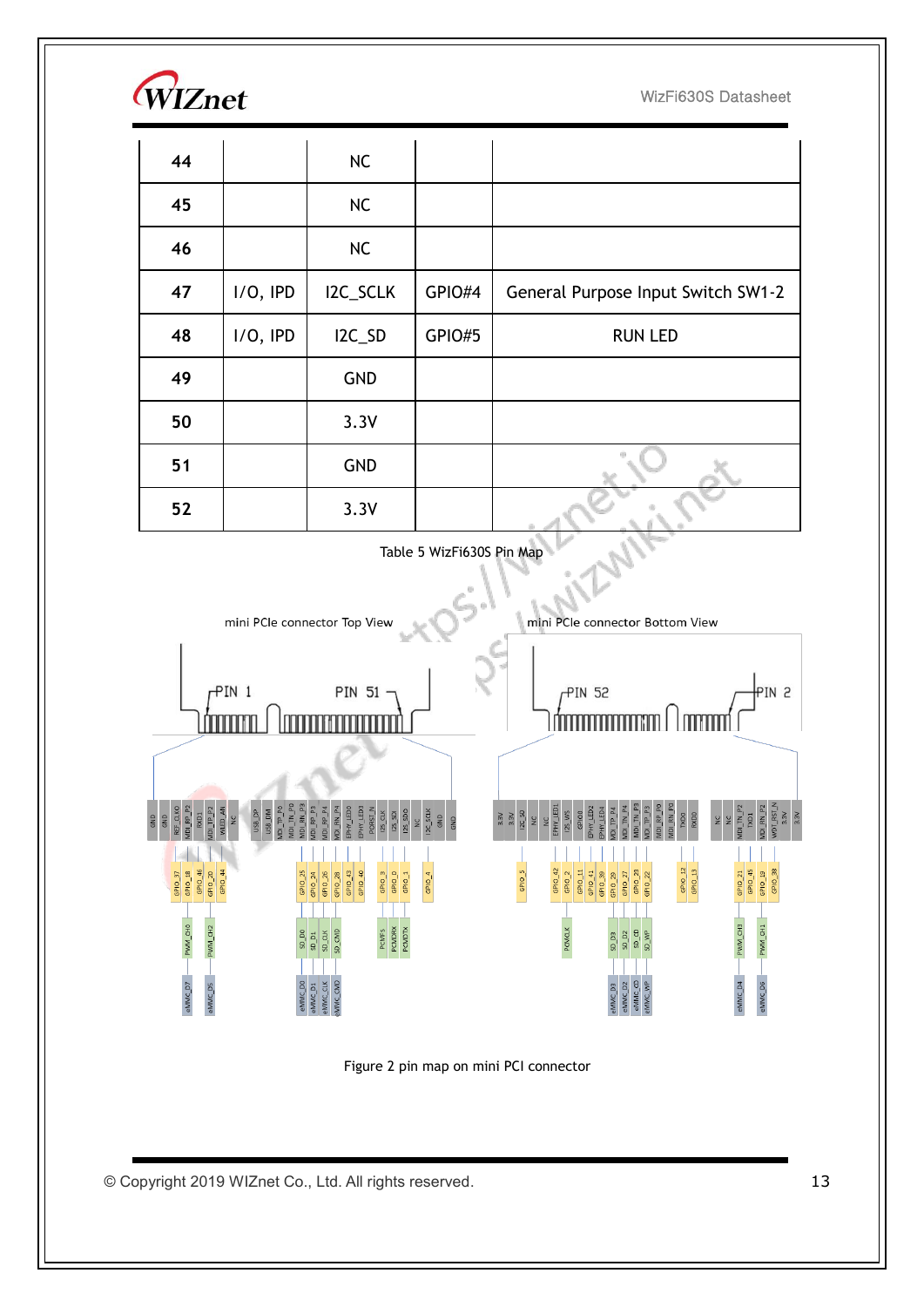

# <span id="page-13-0"></span>**4.3 WizFi630S Pin-Out** PIN 1 **PIN 51** Figure 3 mini PCI connector Top View× PIN<sub>2</sub> **PIN 52** Figure 4 min PCI connector Bottom View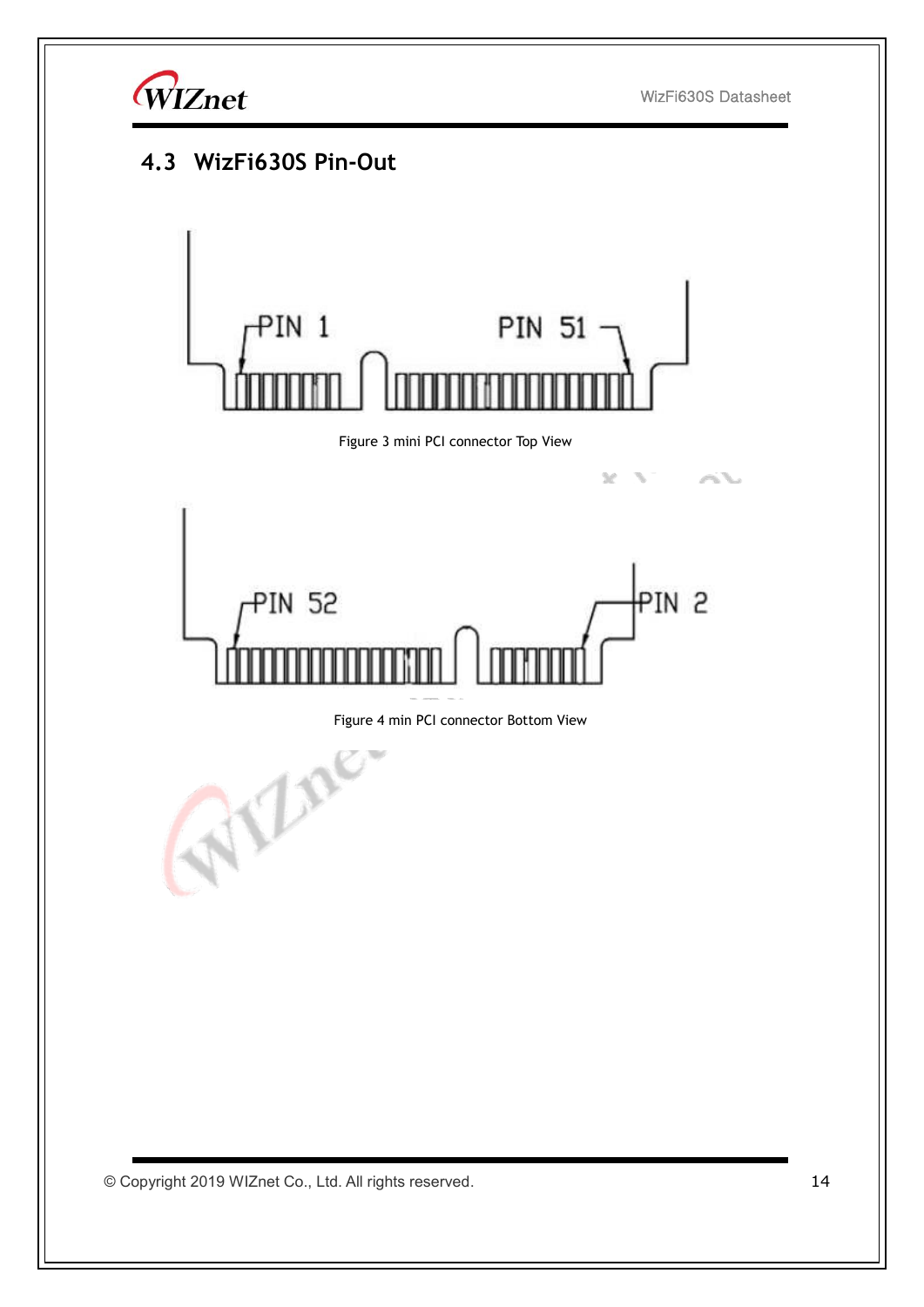

#### <span id="page-14-0"></span>**4.4 Dimensions**

|            |                        |       |        | Hole  | <b>HOLE</b> | <b>HOLE</b> | <b>PCB</b> |
|------------|------------------------|-------|--------|-------|-------------|-------------|------------|
| Dimensions | Length                 | Width | Height | Width | Height      | Φ           | Thickness  |
| (mm)       | 43                     | 33    | 3      | 24.2  | 40          | 2.5         | 1.1        |
|            | Tolerance $+/- 0.2$ mm |       |        |       |             |             |            |





Figure 3 Dimensions of the module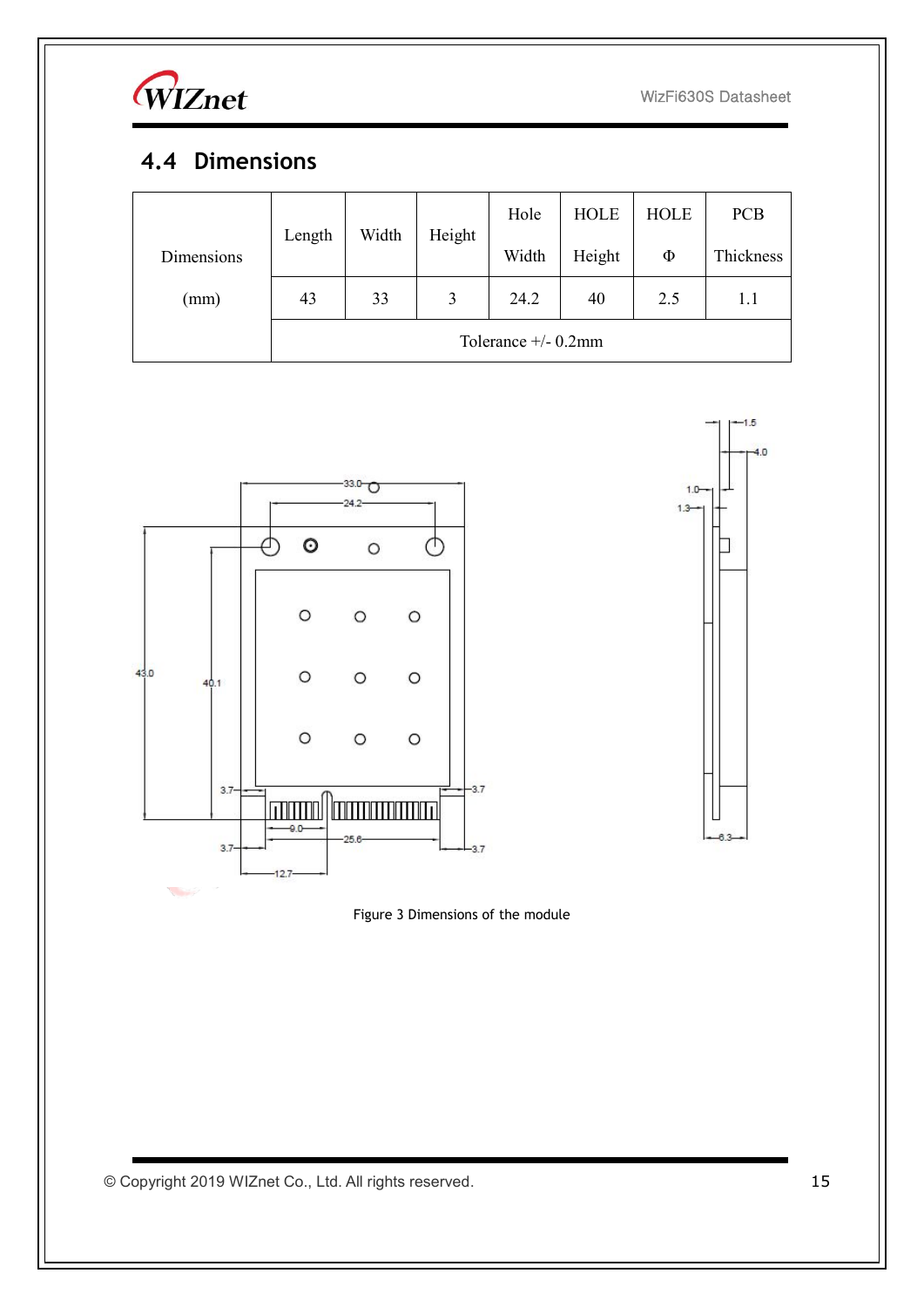$\times$  O/  $\cdot$ 

WIZnet

# <span id="page-15-0"></span>**5. Electrical Characteristics**

### **5.1 Absolute Maximum Rating**

| I/O Supply Voltage            | 3.63V                  |  |  |
|-------------------------------|------------------------|--|--|
| Input, Output, or I/O Voltage | GND -0.3V to VCC +0.3V |  |  |

#### **5.2 Operating Conditions**

| I/O Supply Voltage            | $3.3V + 1.10%$         |  |
|-------------------------------|------------------------|--|
| Input, Output, or I/O Voltage | GND -0.3V to VCC +0.3V |  |

#### **5.3 Power consumption**

| Supply  | Conditions             | <b>Typical</b> | Max | Unit |
|---------|------------------------|----------------|-----|------|
| Voltage |                        |                |     |      |
| 3.3V    | Steady State(WiFi off) |                |     | mA   |
|         | Steady State(WiFi on)  |                |     |      |
|         | TX peak                |                |     |      |
|         | Connect to AP          |                |     |      |
|         | booting                |                |     |      |

# **5.4 Power On Sequence**